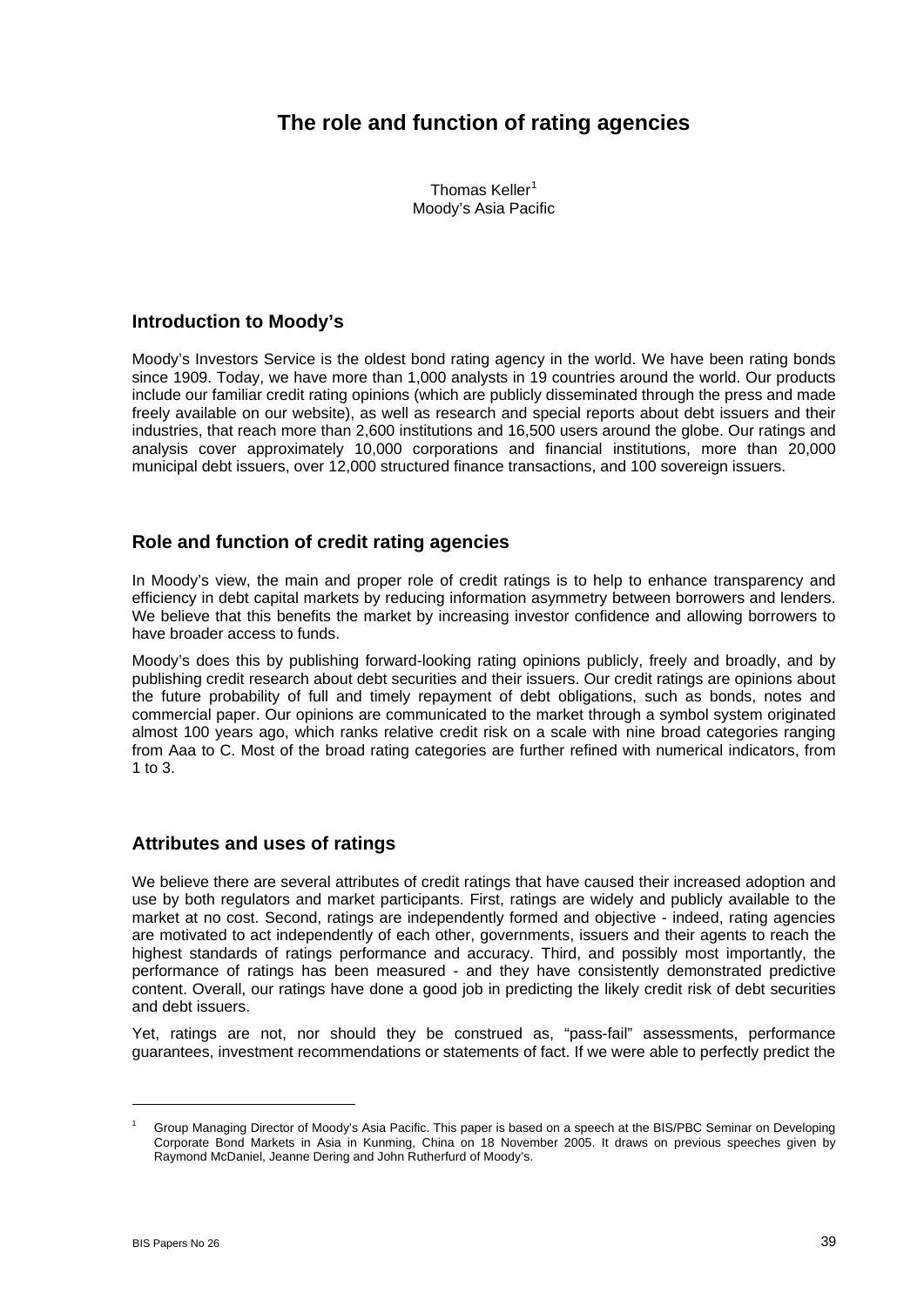future, there would be two ratings: "will not default" and "will default". Because the future is inherently uncertain, our ratings are necessarily limited to forecasting a probabilistic opinion of relative credit risk, with lower ratings indicating increasingly higher probabilities of default.

## **Evolving perceptions about the role and function of rating agencies**

Demand for and use of credit ratings has grown tremendously over the past two decades. Advances in information technology, globalisation, economic integration, deregulation and asset securitisation are all well-chronicled drivers of this growth. Less frequently identified, but arguably no less important, are some basic attributes of ratings themselves - such as their acceptance as simple, widely understood symbols, their predictive content and their broad public availability, to name but three.

The demand for ratings also benefited from the favourable conditions that prevailed during much of the 1990s, and should continue to benefit from them in the coming years. They include, *inter alia*:

- low inflationary expectations and historically low interest rates in many developed economies;
- product innovation in the area of risk management and enactment of legislation enabling asset securitisation; and
- ongoing adoption of ratings by regulators seeking common risk benchmarks and financial system stability, and by the private sector for securities selection and portfolio composition guidelines.

Throughout this period of market expansion, Moody's has invested significantly in analytical resources, attracting experienced, local professionals to address rapidly growing demand in domestic markets, including in Beijing, Hong Kong, Singapore, Sydney, Taipei and Tokyo. Moody's now has more than 250 associates in the Asia-Pacific region.

We have listened to concerns about the existing system of checks and balances, as revealed by the repeated instances of malfeasance and corporate failure starting with the collapse of Enron. Moody's has responded by embarking on significant initiatives to expand the range and depth of our analysis. We are applying greater analytical focus and committing additional resources to analysis and published research on the quality of accounting, the transparency of corporate disclosure, corporate governance issues and risk management/transfer issues related to credit.

We are strengthening teams of specialists who focus solely on these critical areas. We have also increased our scrutiny and reporting of issues such as short-term liquidity and rating triggers. One of the reasons for doing so is the growing complexity of corporate structures and financial reporting, requiring more specialised expertise. A suitable analogy might be the medical profession, in which general practitioners are increasingly supported by specialists with ever more sophisticated diagnostic tools. A second reason for this increased focus is that, while the vast majority of companies endeavour to report their financial and operating condition in good faith, publicly available information taken at face value has too often proved to be misleading.

In this context, we must add that, despite our enhancements, Moody's is not, nor will it be, in a position to audit the work of auditors or systematically uncover cases of outright fraud. We do not have, and do not seek, powers to compel disclosure or enforce regulations.

Not surprisingly, this evolution in the uses of ratings has also increased the number of disparate users with competing needs and objectives. Some of those needs and objectives are not principally aligned with Moody's objectives of market efficiency, transparency and investor protection. For example, issuers in many jurisdictions use ratings because many investors demand that they do so in order to access the capital markets. Understandably, issuers would like to receive the highest possible plausible ratings, as well as exercise greater control over the rating process. Large institutional investors, on the other hand, often use our ratings in their portfolio composition and governance guidelines. Generally, these investors prize stability in the ratings on securities they own and look with particular disfavour on major downgrades of names held in their portfolios or rating actions that are subsequently reversed.

These and other uses of ratings result in incongruent expectations, and, therefore, differing opinions about their performance, including the following: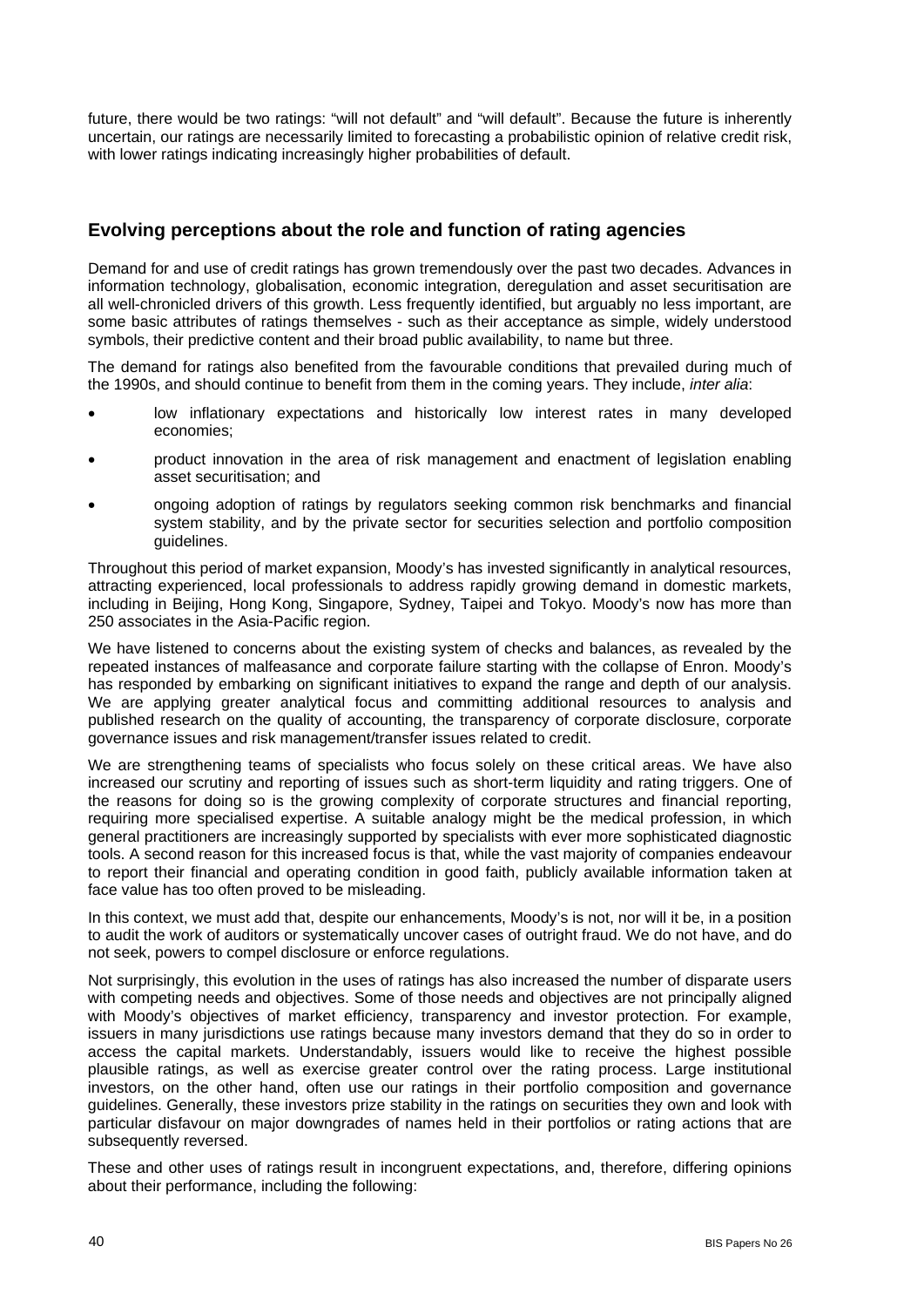- Rating agencies act too slowly to lower ratings on deteriorating credits;
- We act too quickly to lower ratings, restricting companies' access to capital and *causing* credits to deteriorate;
- We are compromised by revenue derived from issuers, and thus rate issuers too highly; and
- We are overly conservative and assign ratings that are too low.

Adding to this complexity are the government entities that have incorporated ratings into banking, insurance, securities and other financial institution regulations for the dual purpose of protecting investors and maintaining the financial stability of those institutions.

Some of these same regulatory bodies have, over the past year, engaged in a re-evaluation of our role in the market, which brings me to the second topic, the future for ratings, which I discuss below.

#### **The future for ratings and oversight of rating agencies**

We, like the regulators, acknowledge the important role ratings have come to play in the global capital markets. We are encouraged by their adoption by so many users, although we worry about the ability of a simple symbol system to satisfy increasingly diverse demands.

Although we cannot speak for other rating agencies, we can tell you that Moody's internal deliberations about oversight are based on the following facts:

- First, the value of ratings lies in their independence;
- Second, the role of ratings in financial market architecture has expanded materially in recent years;
- Third, Moody's and other rating agencies have benefited from many of the new applications for ratings, including in securities and financial regulations;
- Fourth, however, differing and often inconsistent expectations for ratings and the performance of ratings have emerged coincident with these new applications.

We therefore emphasise that oversight intended to bolster the "quality" of ratings will necessarily depend on, first, exactly what ratings are supposed to do and, second, who ratings are supposed to serve. As stated in the introduction, Moody's believes that the primary role of rating agencies and ratings is to support the normative objectives of securities laws: market efficiency, transparency and investor protection. Oversight should bolster, not impair, those intended roles and uses of ratings.

Although there are a number of examples I could cite to illustrate risks of impairment, I will briefly describe just two:

*First*, regulation seeking to control that which we believe is crucial to our credibility - that is, our independence and objectivity - raises concerns. We are uneasy with the prospect that improper influence over the rating process may become insinuated through regulation.

Specifically, if authorities do not favour independence and objectivity, at least for opinions concerning important constituencies - for example, a government bond rating in a jurisdiction where the government holds a low rating - regulation could become a means through which our opinions are controlled or silenced.

*Second*, regulation could prescribe conditions for liability that are inconsistent with the nature of ratings. One might well imagine that Moody's finds this troublesome, but perhaps without completely understanding why.

Moody's ratings provide predictive opinions on one characteristic of a corporate entity's financial enterprise - namely, its likelihood of repaying debt in a timely manner. *Inter alia*, our ratings are based primarily on analyses of companies' financial statements, as well as on assessments of management strategies and industry position.

Because of the nature of our analysis, it heavily relies on the quality, completeness and veracity of information available to us, whether such information is disclosed publicly or provided confidentially to Moody's analysts.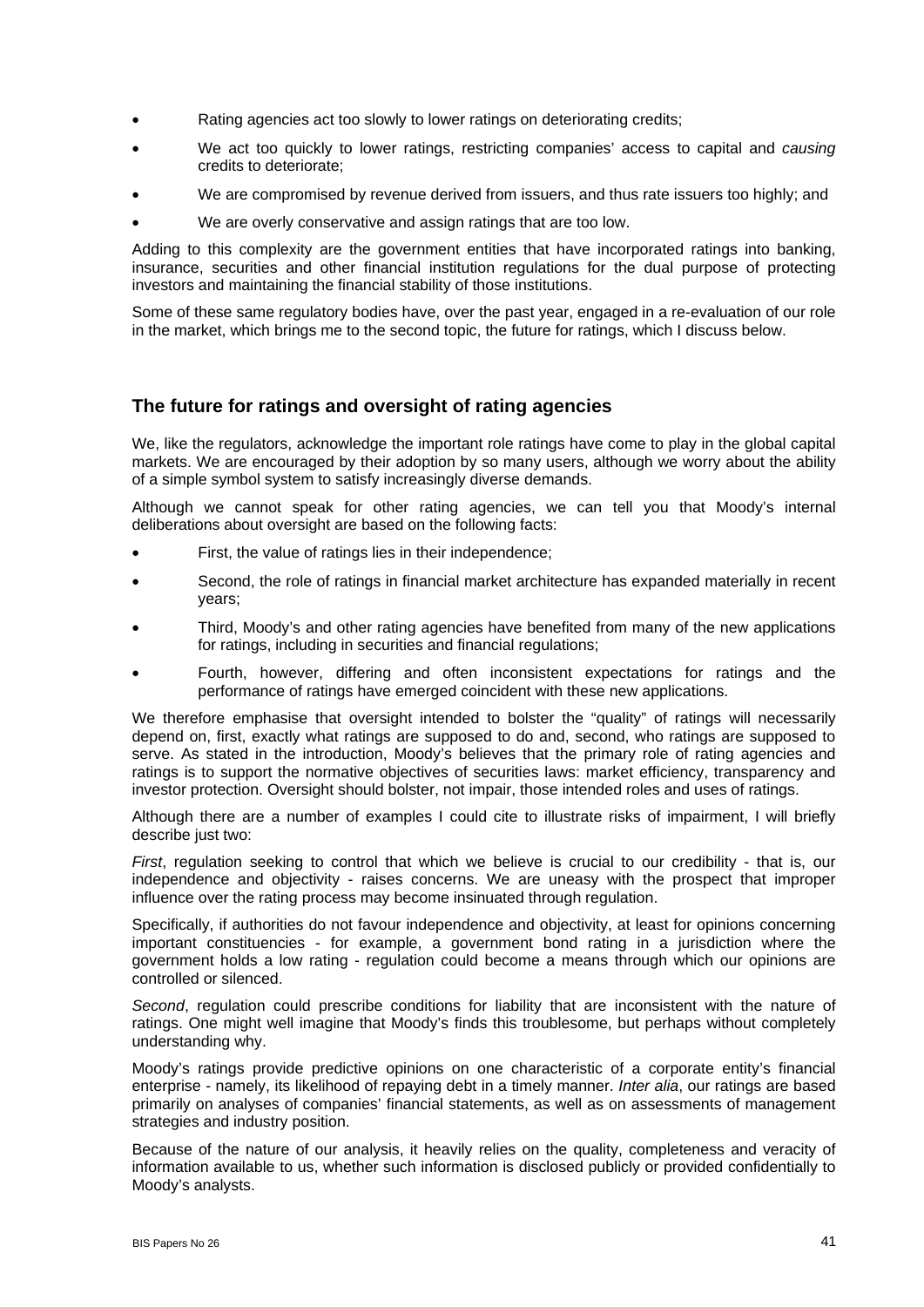It is crucial that our ratings be reliable in their aggregate probability assessments of credit risk. Nevertheless, however desirable this may be, it is impossible for any single opinion to be "correct" or "incorrect" on a case-by-case basis. For example, while the vast majority of Baa-rated securities repay in a full and timely manner, certain Baa securities default. Neither result is "right" or "wrong" *per se*. However, an issuer with a Baa rating whose bonds do, in fact, repay will argue that its securities were rated too low, just as investors holding the rare defaulted Baa security will argue that the rating was too high.

To judge the quality of any opinion about the future, including a rating opinion, on such a basis is to place an inordinate burden on the fundamental nature of opinions. Furthermore, while our ratings have proven to be good predictors of creditworthiness, we do not intend, represent or scale our fees for them to act as performance guarantees. Accordingly, we strongly urge that oversight measures look to promote the trustworthiness of rating opinions in the aggregate, rather than on an unmeasurable, individual basis.

I should also acknowledge that there are areas where additional regulation would be reasonable, or even desirable, from Moody's vantage point. The area in which we believe regulation can have the greatest positive impact is the quality of information available in the market. We fully support the adoption of standards that promote better financial reporting and other financial disclosure from all entities that wish to participate in the capital markets.

We further believe that there is room to enhance the disclosure of our own rating processes. As you know, Moody's periodically publishes updates of our rating methodologies and practices. We have also codified core principles of our rating process to include the following:

- *Independence from commercial interests*. The level of ratings shall not be affected by a commercial relationship with an issuer.
- *No forbearance*. Moody's shall not forbear, or refrain from taking a rating action based on the potential effect of the action on Moody's or an issuer.
- *Controlling conflicts of interest*. Moody's does not make investment recommendations or offer any investment products. Moody's has in place procedures to control the latent conflicts of interest that exist because the issuers we rate provide most of our revenues.
- *Proper use of confidential information*. Moody's uses confidential information provided to it by issuers only in ratings, and will not otherwise use or disclose confidential information.
- *Judicious consideration*. Rating actions will reflect judicious consideration of all circumstances believed relevant to an issuer's creditworthiness.
- *Rating committees*. Rating decisions shall be made by committee, not by an individual, and so reflect the knowledge, experience and judgment of the organisation, rather than a single individual.

In addition to these core principles, we have published a series of documents related to the performance and attributes of our rating system, and the behaviour of our management and professional staff. We have consolidated our policies and procedures into a single public document our Code of Conduct. We are not opposed to oversight that can confirm that these policies are being followed.

Of course, this raises the potential for falling short, publicly, of our own stated standards. However, it can also further validate the ratings industry and the legitimacy of our services, and allow us to contribute more substantially to market efficiency.

We would not be encouraged if additional oversight were to reach into the underlying methodology and tactical workings of the rating process, because we believe that innovation and competition between rating agencies better serves the market. To date, we have not heard of such intentions from authorities in established financial markets.

It is self-evident that greater rigour is being demanded of rating agencies, and greater transparency expected of us when explaining rating rationales today than was the case a few years ago, or possibly at any other time in our history. In this context, you can expect Moody's to continually re-evaluate our rating methodologies, and to learn from and respond to market dynamics. You can also expect Moody's analysts to be as thorough in their work as possible, inquiring more about accounting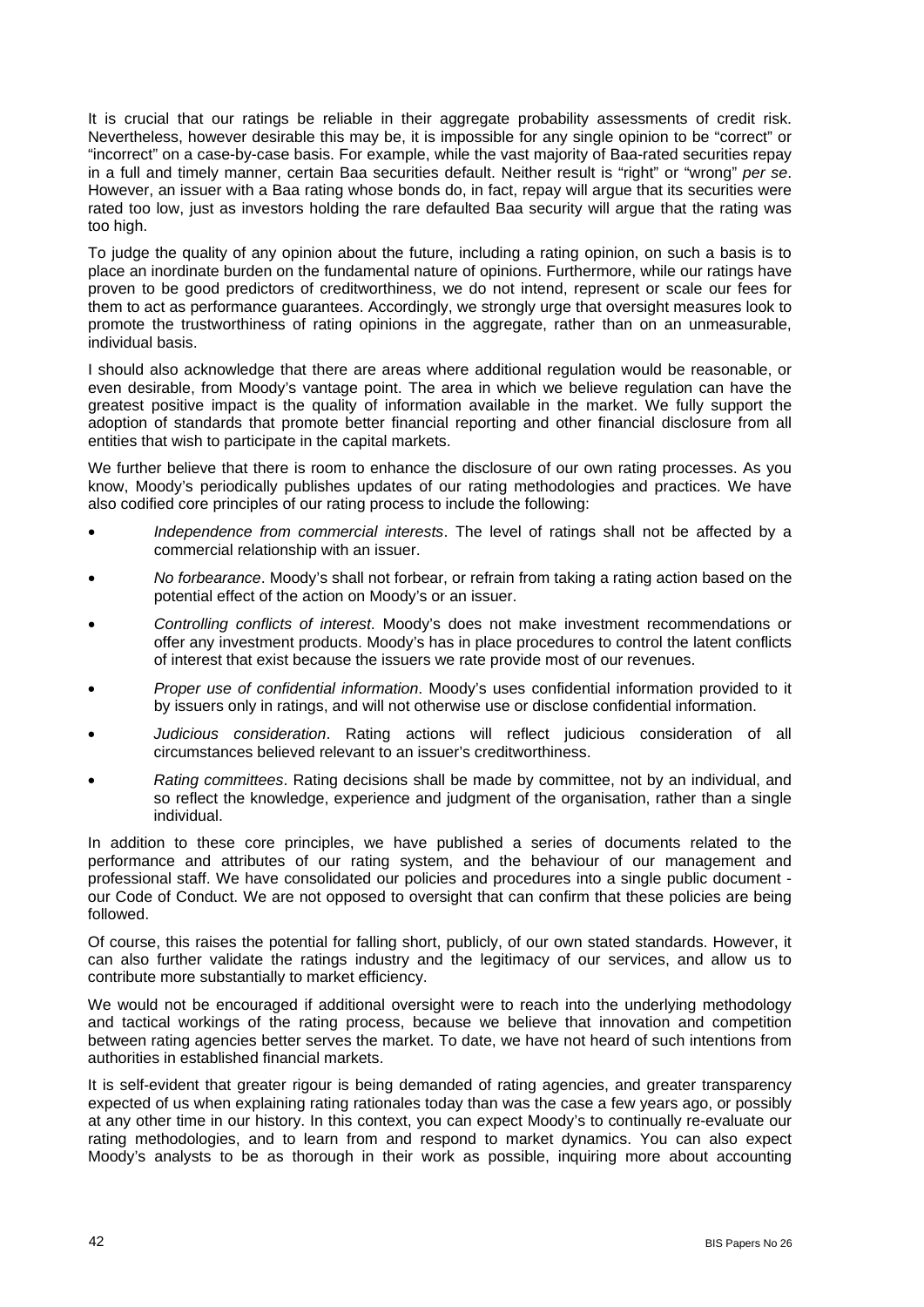practices, liquidity, corporate governance, rating triggers and other of the less visible factors in overall creditworthiness.

I would like to reiterate that Moody's track record shows that we provide a valuable service in contributing to the efficiency and transparency of capital markets. Moreover, Moody's acknowledges the important niche rating agencies occupy in the global financial markets, and we are not opposed to oversight and practices that bolster the perception of quality and legitimacy by which our efforts are judged. While the environment in which we currently offer our rating services raises the risk that we fall short, it also provides Moody's with a tremendous opportunity to succeed - to further prove our value to the market and contribute more substantially to its development.

### **Building effective markets in China**

What is the best way to allocate China's vast savings pool? Around the world, capital is allocated either through government direction, banks or securities markets. There is certainly a global trend towards market, rather than directed, economies. In market economies, it is desirable to have both a strong banking system and strong securities markets.

In most countries, banks remain the chief institutions responsible for allocating savings. However, in the English-speaking world, where capital markets are probably most developed, bond markets are equally important. Bond markets are also growing in importance in Japan and Western Europe. One benefit of having a vibrant bond market alongside an efficient banking system is that during times of financial stress, if problems arise in the banking system, bond markets can help soften the impact on the economy.

For instance, during the banking sector problems of the 1980s in the US, bond markets provided a ready means for banks to shed non-performing assets. Such asset-shedding, combined with appropriate monetary policy, provided breathing space for the banks to restructure their balance sheets. In addition, during this period of bank portfolio consolidation, US borrowers were able to tap bond markets both for corporate and mortgage finance. Without a vibrant bond market, the economic consequences of banking sector problems would have been somewhat worse. Conversely, when stress has emerged in bond markets, banks have stepped in to provide indispensable support to the US and world economy, as they did in 1998 following the Russian crisis and collapse of the Long-Term Capital Management hedge fund.

A number of preconditions are required for an efficient bond market to thrive. First, rule of law is paramount. Investors must know the ground rules. There must be a corruption-free legal system that creditors can use to enforce debt contracts up to and including liquidation of the insolvent debtor. There should be a sufficient supply of credit to allocate by means of the market mechanism, as opposed to governmental administrative allocation. A clear-cut procedure for restructuring problematic borrowers in a timely manner is also desirable. Also, there should be regular and transparent financial reporting of bond prices and the financial positions of borrowers. Failures in financial reporting for some large borrowers, such as Enron and WorldCom, led to recent bond market volatility in the United **States** 

### **A thriving credit culture has a crucial role to play**

A sound credit culture is characterised by 1) appropriate understanding of the creditworthiness of borrowers, ie their willingness and ability to meet their obligations; and 2) the ability of investors to decide whether or not to lend, and the price of lending based on proper credit assessments.

Moody's understands that this view is shared by officials directing China's economic reform. The more advanced a country is economically, the more advanced its credit culture is generally. Inscribed over the entrance to our headquarters in New York, you will find the phrase, "Credit - Man's Confidence in Man", a noble sentiment indeed!